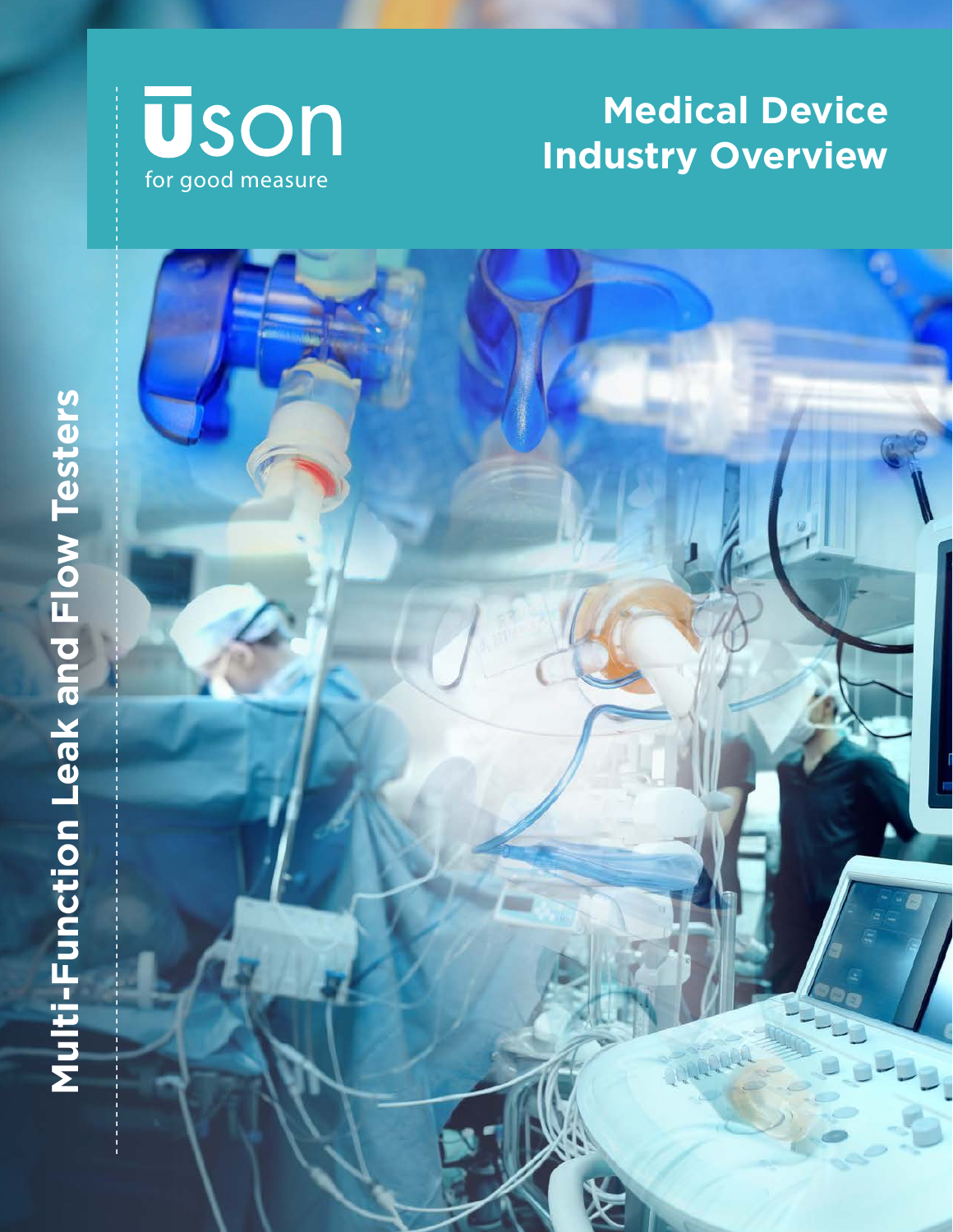# **Uson**

## **Pioneer of Modern Leak and Flow Testing**



# **When Your Process Needs to Keep Up with the Pace of Innovation —**

Uson leak testers support unique design and testing criteria, so you can meet strict product performance requirements.

In the medical device industry, the pace of product innovation has created unique challenges. In order to ensure compliance with regulations, every part of a product requires unique design and testing criteria. Product performance requirements are becoming stricter. This means that test procedures are complex, and multifunctional testing and part integrity testing capabilities are required.



Uson has more than 50 years of experience to support manufacturers in the medical device industry.



We support our customers throughout the life of the Uson leak tester.



Our leak testers deliver the assurance of quality, so bad parts don't leave the factory.



Our leak testers capture vast amounts of data, for a clear view of how the manufacturing process is performing.



Our leak testers accommodate multi-step processes for greater flexibility to meet quality demands.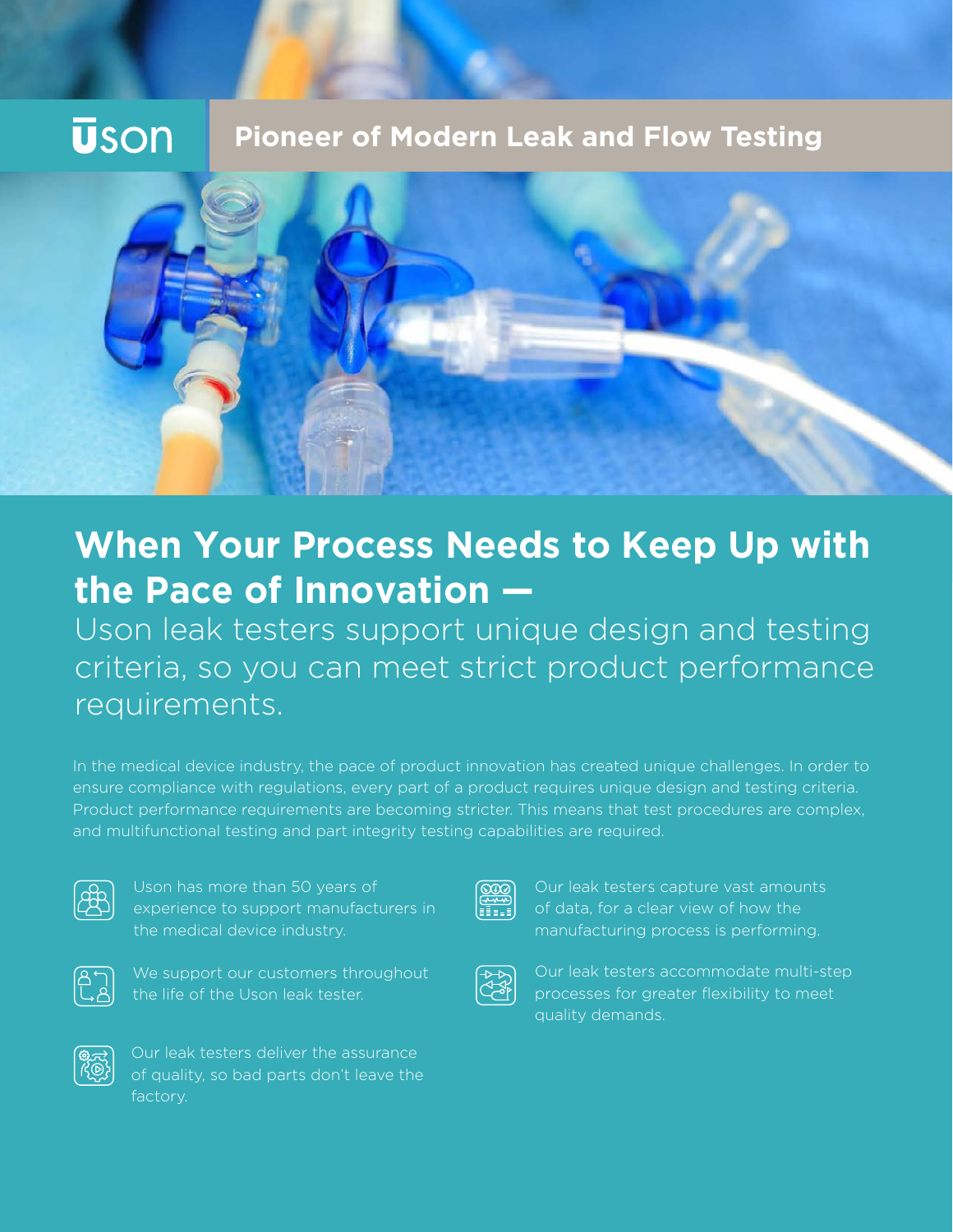# **Medical device manufacturers must navigate a highly regulated and fast-changing industry**

No leak test manufacturer understands the dynamics of the medical device industry as well as Uson. Leak detection plays a critical role in medical device manufacturing, as many medical devices have fluid management functions that can be dangerous to the patient if compromised. Non-destructive tests are essential to product integrity. Air-based methods, such as pressure decay and mass flow, are most commonly used in the medical device industry.

We have identified three key market drivers within the medical device industry.

1) The pace of product innovation

- 2) Compliance with regulations
- 3) Industry consolidation

**Product innovation** is a key performance indicator (KPI) for the medical device industry. Medical device companies are driven to continuously innovate their processes, to ensure quality, regulatory compliance, and short time-to-market for new products.

#### *Regulatory compliance and the push for faster*

*time-to-market* also heavily impact the development, launch, and manufacture of products. Because of the highly regulated nature of this industry, manufacturers face a regulatory process that is lengthy and unpredictable and can impact whether a product is approved for the market, which impacts profitability.

Finally, *industry consolidation* is an ongoing trend that makes it challenging to maintain profitability in the context of a global business, so companies are trying to optimize processes and elevate production amidst varying challenges that occur in different world areas.

Medical device manufacturers demand a lot from their leak testers—very fast cycle times, the ability to accommodate a wide range of multi-functional and part integrity tests, and test methods to accommodate many applications. Uson's leading leak testers are ideal to meet the needs of medical device product development and product manufacturing.

# **The Cost of Non-Compliance is High**

*Uson delivers solutions that are specifically designed for medical device manufacturers.* 

Guidelines for storing and protecting electronic records—such as 21 CFR Part 11 (U.S.) and others have been in place for more than 20 years. Advancements in technology and innovation, combined with the sheer volume of data being generated, means these regulations are even more relevant for medical device manufacturers. Leak testers like Uson's Sprint mD make it possible for medical device manufacturers to move new products into manufacturing quickly and support the instrument qualification and operational qualification (IQ/OQ) processes with greater efficiency.

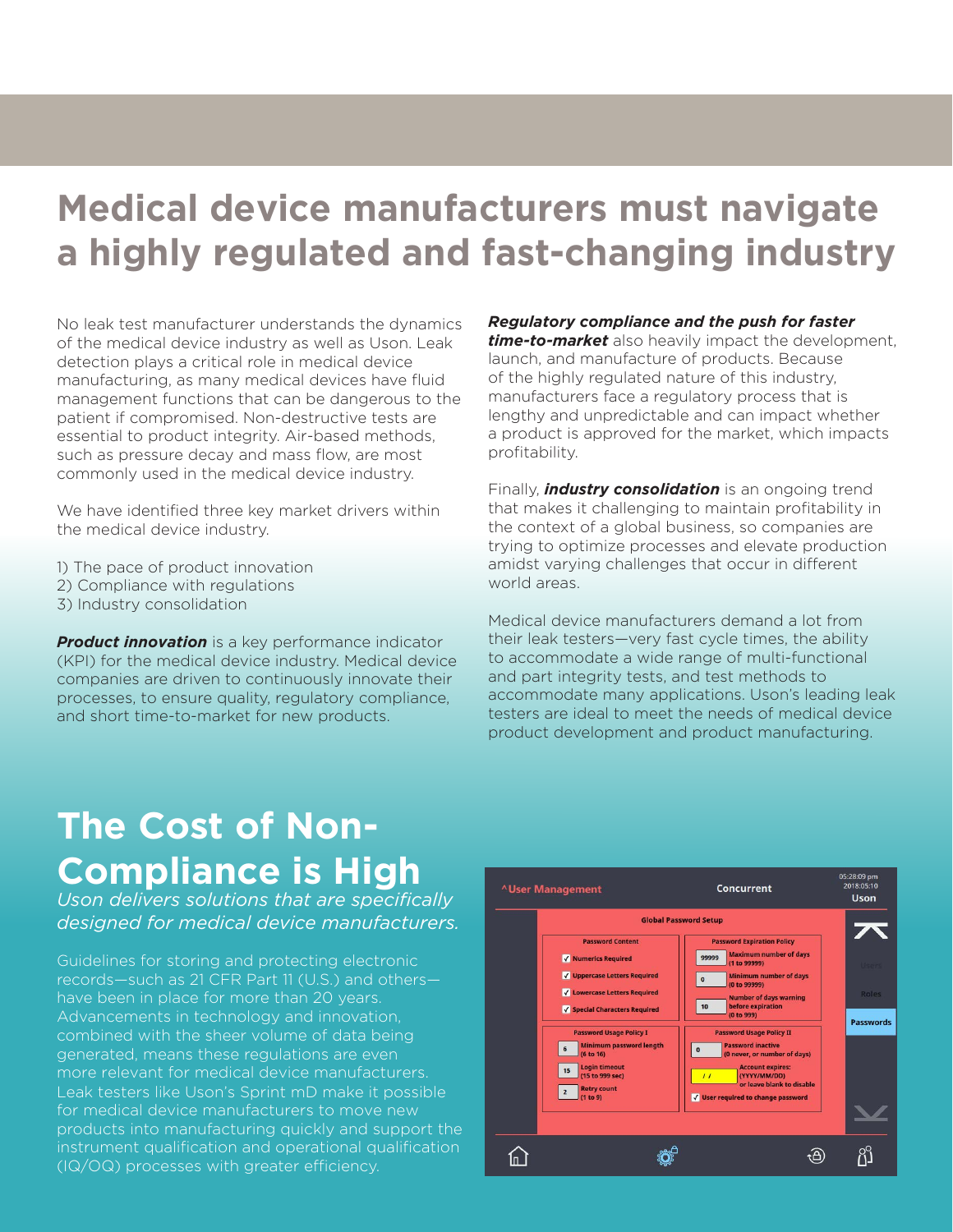# **The number of product applications in the medical device industry is staggering** — creating a unique set of challenges.

In order to ensure compliance with regulations, every part of a product requires unique design and testing criteria, and product performance requirements are becoming stricter.

## **Intervention & Treatment**

# G

နျေး

 $\Delta$ 

#### **Cardiology**

There are a wide range of components used for cardiology intervention. Leak testing is important to ensure the device works properly as failure cannot happen during a procedure.

**Applications Include:** High pressure balloons, Instrument delivery systems, Sheaths and Catheters, Sterile and Storage containers, Balloons, Stents, Heart replacement and repair valves.

**Urology**

There are a variety of treatments in Urology. Leak testing is critical to ensure the navigation and steering systems are protected from the bodily fluids. Additionally, single use tubing sets and catch bags are tested for leaks as well as occlusion with functional tests for valves associated with them.

**Applications include:** Fluid management sets, Catheters, Steering systems, Viewing systems, Kidney stone treatments, Prostate treatments, Renal access urinary stent flow analysis.

## **Diabetes**

Treatment for diabetes has continued to advance rapidly. Along with pumps, dialysis, bags and tubing sets, advancement in wearable technology allows for continual monitoring and treatment improving the quality of life. These devices are checked for leaks, Ingress protection (IP) and weld joints sealing to ensure the patient receives the necessary care.

#### **Applications include:** IP ratings (Ingress Protection) of wearables, Dialysis treatment bags and Testing pumps, Monitors, Delivery systems.



## **Surgical Equipment**

**Surgery**

During surgery there is a significant amount of equipment used to support the care of the patient. Any component that is used to contain or deliver a fluid should be tested to ensure there are no defects as well as well as functionally tested to verify performance.

**Applications include:** IV Bags, Heating pads, Needles, Breathing tubes, Ventilators, Fluid management sets.



Endoscopy applications are growing at a significant rate as technology gets smaller and the number of treatments approved increases. In an endoscopic procedure there are a variety of channels that need to be leak and flow tested. Testing ensures cameras can see and the tooling can get to where they need to be while the fluid paths for irrigations and insufflation have the correct flow patterns.

#### **Applications include:**

Scope: Trocars, Endoscopic instruments, .Insufflation systems connections, Camera light source.



## **Stents**

Stents are tested to ensure they open at the right time and place. Both integrity and functional tests on these mechanisms and delivery systems is critical. Deployment systems must deliver the proper force to effectively apply the stents.

**Applications Include:** Cardiology, Neurology, Biliary.

## **Test Techniques**

Pressure Decay, Vacuum Decay, Sealed Component, Occlusion, Functional, Flow, Burst.

## www.uson.com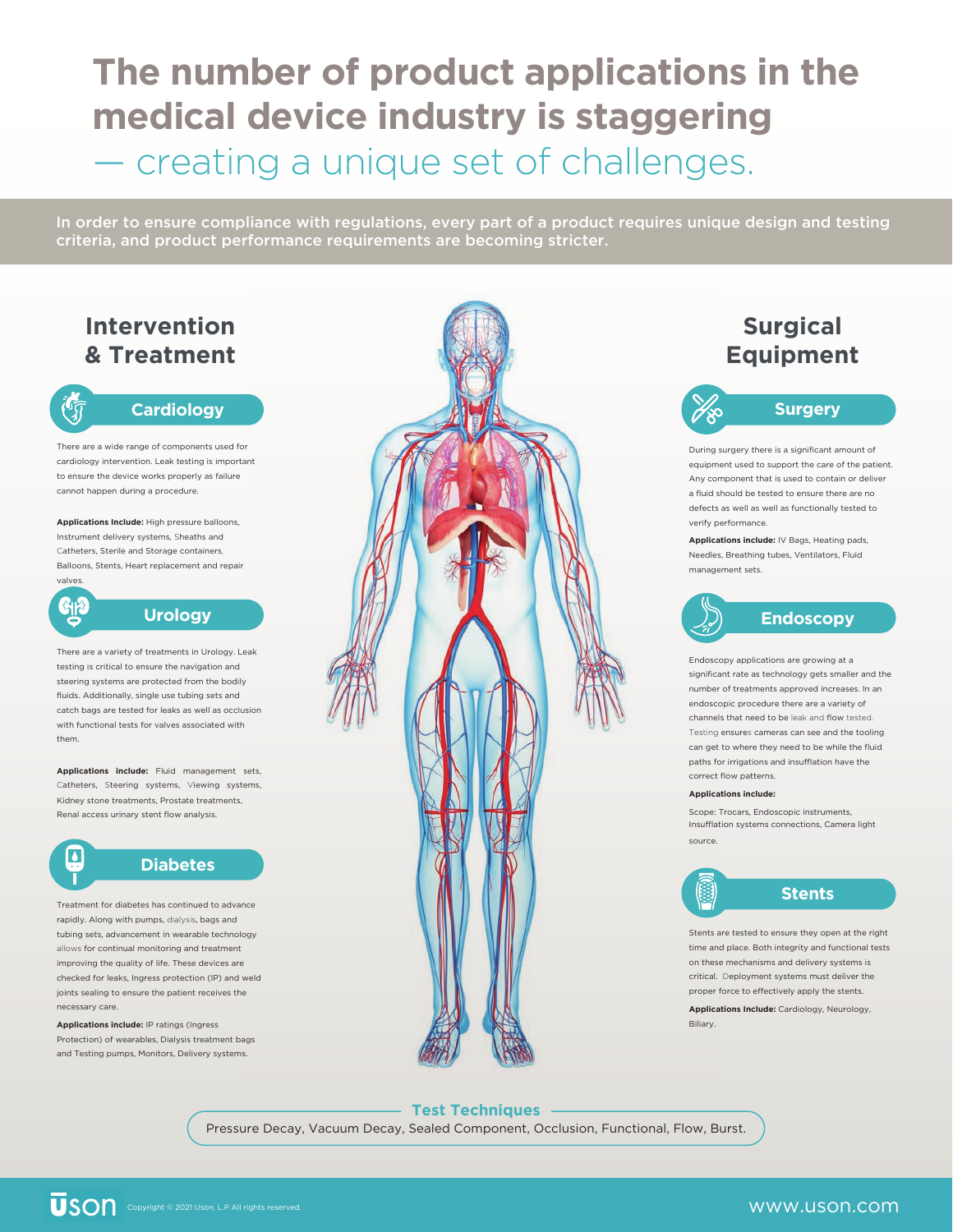# **Count On Uson's Expertise & Quality —** For customer-driven test specifications built

# with proven technology for ease of use

Our in-house manufacturing and calibration capabilities give us unsurpassed experience in designing customized test solutions for automated or semi-automated leak testing systems.

- Pressure decay leak testers
- Differential pressure leak testers
- Mass flow testers
- Burst, occlusion, and sealed-component techniques
- Combination instruments—pressure decay mass flow + burst or other combinations
- Multi-channel concurrent or sequential test instruments
- Leak testers for flexible packaging
- Data collection—USB network (Ethernet I/P, TCP I/P, QDas, etc.)
- Service and support—calibration, instrument selection, and repairs





**Sprint mD** -A flexible solution for leak testing a wide range of components using the pressure decay method.



**Optima vT** - Designed to be highly or two test channels, optional enclosures, a wide range of test types and custom pneumatics, the Optima is highly versatile.



**Qualitek mR -** An affordable, high-quality leak tester dependability for light- to medium-duty applications.



**Uson's 628 differential pressure decay leak tester** - A cost-effective solution for leak testing a wide range of components using the differential pressure decay method.